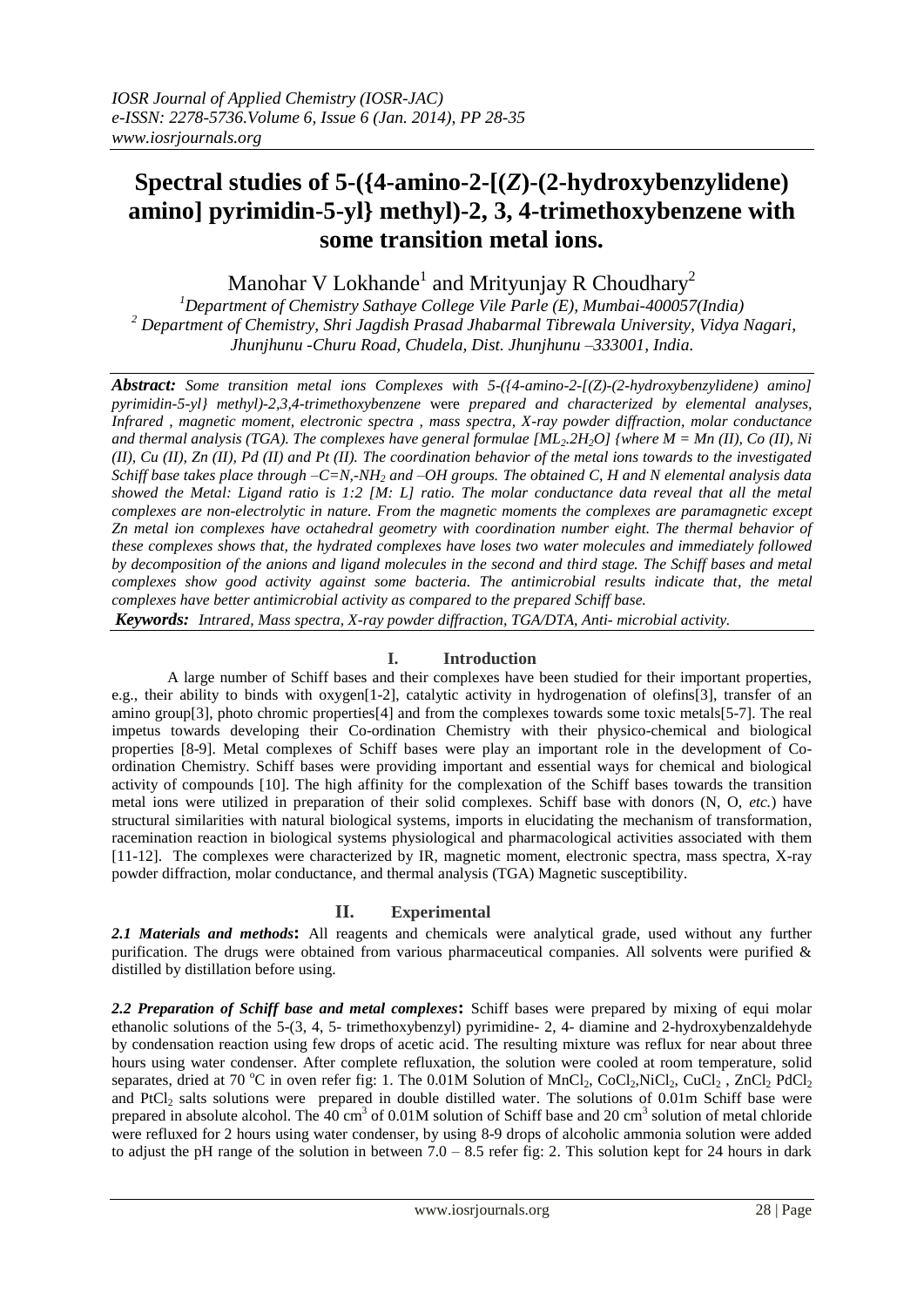place the coloured solid residue were obtained. The complexes were filtered, washed with ether and dried at 60°C in oven. The yields of complexes were obtained in range between 69-83%.

2*.3 instrumental techniques:* IR spectra of the schiff base and its complexes were recorded using KBr pellets by Perkin Elmer spectrophotometer at ICT Mumbai. The C, H and N of schiff base and complexes were determined by using elemental analytical methods. Electronic spectra recorded at ICT-Mumbai using Dimethyl formamide and water as a solvent. TGA/DTA spectra were recorded on Mettler Toledo Star system in the temperature range between 20-850 °C. The Mass spectra were recorded at ESI technique. Melting points of the ligand and decomposition temperature of complexes were determined in College Laboratory. The Molar conductance measurements were recorded in DMF (10<sup>-3</sup> M) and water using Electronic Digital conductivity meter and cell is calibrated with saturated KCl solution. The Magnetic susceptibilities of complexes were recorded on Gouy balance using Hg [Co (SCN)<sub>4</sub>]<sup>14</sup> as a calibrate. X-ray powder diffraction data recorded at TIFR-Mumbai.

#### **III. Result And Discussion:**

The physical properties and analytical data of both the Schiff base and its complexes are given in Table :1. All these complexes are colored, expect Zn(II) complex and stable at room temperature e.g. Over anhydrous calcium chloride in a desiccators for reasonably long period of time. The complexes are insoluble in organic solvents like toluene, methanol, ethanol, acetonitrile & chloroform but they are soluble in dimethyl sulfoxide and dimethyl formamide. They are decomposed in the range 220-250˚C. The melting point and decomposition point reported in open capillary are uncorrected. The values of the molar conductance of complexes were mainly based on the mobility of free ions in the complex solution. The larger value of conductance indicates the higher mobility of the free ions and smaller value of conductance indicates lower mobility of the free ions in the solution. The conductivity values of the complexes are observed in dimethyl sulfoxide in 10<sup> $-3$ </sup> molar solution. It is non-electrolytic in nature [13].

*3.1 Infrared spectra:* infrared bands that provide considerable structural evidence for the formation of Schiff bases and their metal ion complexes are reported in Table: 2. the infrared spectra of complexes were compared with ligand and their substituted moieties. The schiff base shows prominent bands observed at 3320 cm<sup>-1</sup> due to v NH<sub>2</sub> group and hydroxyl group at 3420cm<sup>-1</sup>. The bands observed at 1690cm<sup>-1</sup> due to  $\geq$ C=N- group. In the complexes band due to anilino  $NH_2$  group shift to lower frequencies at the range 3170-3210 cm<sup>-1</sup>, the band due to  $\geq$ C=N- group is found at 1640-1620 cm<sup>-1</sup> but there no band found for hydroxyl group due to coordination with metal ions[11-16]. Hence the complexes with 5-({4-amino-2-[(*Z*)-(2-hydroxybenzylidene) amino] pyrimidin-5-yl} methyl)-2, 3, 4-trimethoxy benzene indicates that, the coordination take place through nitrogen of anilino -NH<sub>2</sub>, >C=N- and hydroxyl group oxygen. The bands observed at 3450-3425 and 3510-3490 cm<sup>-1</sup> is due to two coordinated water molecules. The bands observed far infrared region at 530-505 cm<sup>-1</sup> due to  $(M\rightarrow N)$ linkage and 480-460 cm<sup>-1</sup> for  $(M\rightarrow O)[17-20]$ . The central metal ions have eight co-coordinated numbers and ligand behaves as bidentate.

3.2 Electronic spectra: The electronic spectra of the  $Ni^{2+}$  and  $Cu^{2+}$  of Schiff base complexes have been recorded in DMF + Ethanol solutions in the wavelength range  $350-900$  nm<sup>-1</sup>. The spectral parameters and their assignment are listed as in Table: 3.The electronic d-d transition bands normally show weak perturbation due to complexation an increase in the intensity, shift to the red region and also splitting of some bands are observed on complex formation [21]. The position shapes and of  $Ni<sup>2+</sup>$  and  $Cu<sup>2+</sup>$  are observed in solution phase using ethanol and dimethyl sulfoxide. The  $Ni^{2+}$  and  $Cu^{2+}$  complexes have lower energies as compared to those of aqua complex. The magnitude of the bathochromic shift [22] of the bands in each case meager Nephelauxetic effect (β) [23-25], the bonding parameter (b<sup>1/2</sup>) [26] and Sinha's parameter (δ<sup>%</sup>) [27] have been calculated. The bonding parameter reflects the participation of 3d orbital [21]. The  $b^{1/2}$  value obtained for the present complexes indicates a decreasing order of 3d– orbital participation in the Ni<sup>2+</sup> and Cu<sup>2+</sup> complexes. The average value of Sinha's parameter ( $\delta$  %) & η obtained in each case is positive and smaller, indicating the presence of weak covalent bonding character in the complexes [28].

**3.3 Magnetic Moment:** The corrected magnetic moment ( $\mu_{\text{eff}}$ ) in Bohr magnetron units of the Schiff base complexes are given in Table No.1.The magnetic moments of the complexes room temperature except that of zinc (II) complex, which is diamagnetic and other complexes are paramagnetic[29-30]. This indicates slight participation of the *3d* electron in bond formation. The μeff. Values of complexes are listed in Table: 1.

*3.4 X-ray Powder diffraction:* The complexes were examined for their powder diffraction data. The nature of spectra indicates low crystallinity of the complexes. The major refluxes were used to calculate crystal lattice parameters using Back-cal program on computer by Ito's method [31]. The observed values are reported in Table: 4 and fig.:3. The diffractogram was indexed using POWD (an Interactive Powder Diffraction Data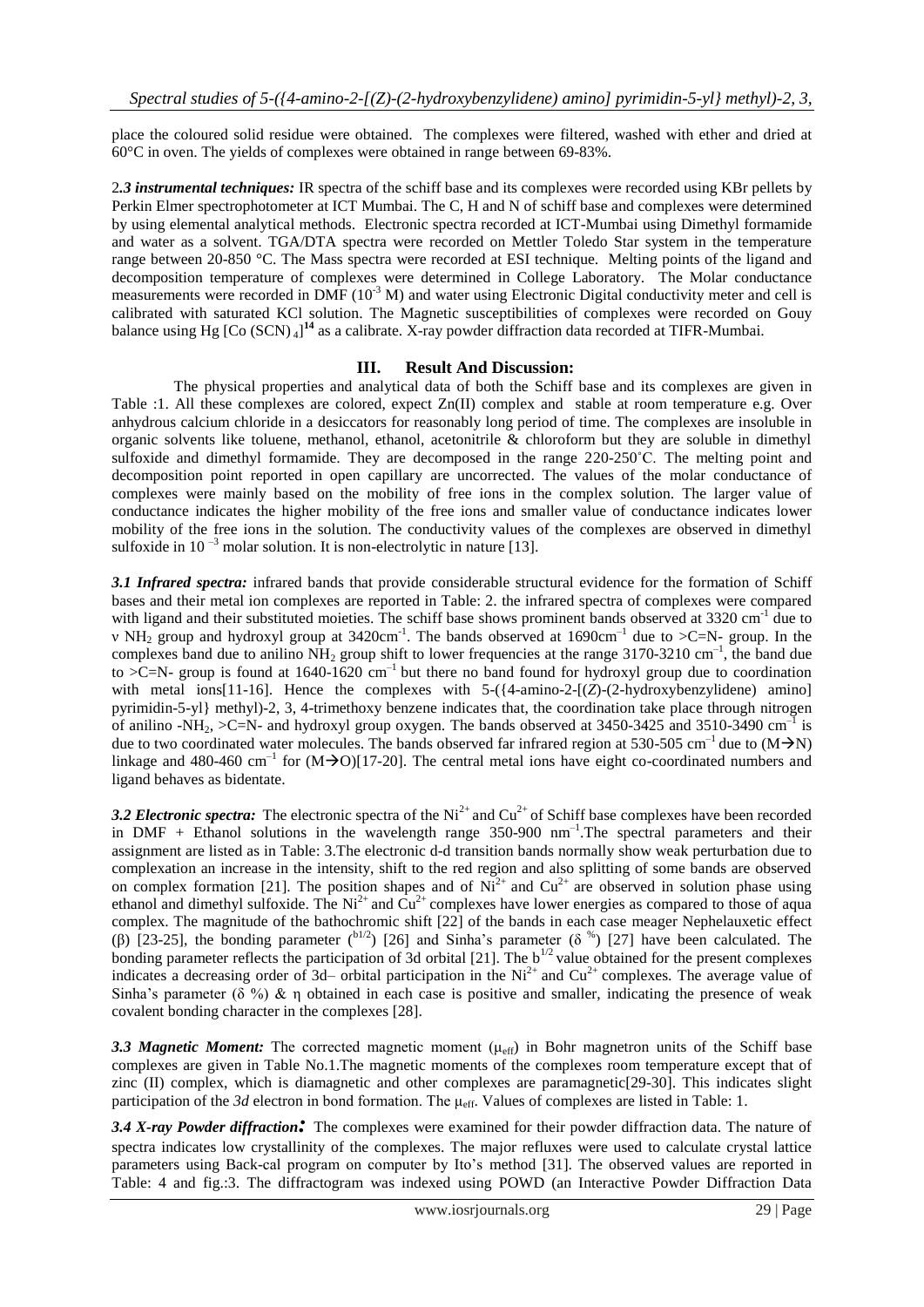Interpretation and Indexing Program, Version 2.2) software. The cell parameters of pure crystals were obtained by selecting intense peaks. Calculations of cell parameters reveals that the pure crystal belongs to monoclinic crystal system [32], with unit cell parameters  $\mathbf{a} = 28.9780 \text{ A}0$ ,  $\mathbf{b} = 8.7652 \text{ A}0$ ,  $\mathbf{c} = 8.3880 \text{ A}0$ ,  $\mathbf{A} = 13.26$ ,  $\mathbf{B} = 77.22$ , **C** =158.20 and unit cell volume is 1555.48. The experimental 'D' values are in good agreement with the calculated ones for the above cell parameters of the  $[Pd (C_{21}H_{21}N_4O_{4})_2.2H_2O]$  complex. The observed value of density of the complex is 1.1740 gm/ cm3 to the best of author's knowledge, x-ray diffraction data on these crystals is limited only to the 2θ values and intensity. Cell parameters, (hkl) values and d-spacing are reported for the first time.

3.5 Thermal analysis: Thermogravematric and differential thermal analysis results of [Ni  $(C_{21}H_{21}N_4O_4)_2$ . 2H<sub>2</sub>O] and  $[Mn (C_{21}H_{21}N_4O_4)_2$ .  $2H_2O]$  are reported. Complexes loss weight due to exothermic and endothermic process [33-34]. These complexes are thermally stable at room temperature and decompose in four steps.

3.5.1 [Ni  $(C_{21}H_{21}N_4O_4)_2$ .2H<sub>2</sub>O] complex: Thermal analysis study of Ni<sup>2+</sup>complex shows loss in weight in the temperature range 110-200˚C, which is corresponds to loss of two water molecule and some part of chelating agent. The experimental percentage loss, which is calculated from thermo gravimetric analysis curve, is 14.92. This value comparable with theoretical percentage loss. The differential thermal analysis peak at this range is endothermic. In the temperature range 210-300˚C, the some part of chelating agent is lost. The major part of chelating agent is lost in the temperature range of 310-450˚C. The experimental percentage loss is 31.49, which is obtained from Thermogravematric analysis curve. The experimental percentage loss value is comparable with theoretical percentage loss value i.e. 31.80. The differential thermal analysis peak is exothermic. The probable leaving part of chelate in this temperature range is  $2C_{11}H_{11}N_3$ . The temperature range 470-815°C leading to the formation of nickel oxide. The decomposition of complex represented as below.



3.5.2  $[Min(C_{21}H_{21}N_4O_4)_22H_2O]$  *complex* : Thermal analysis study of Mn<sup>2+</sup> complex shows loss in weight in the temperature range 100-200˚C, which is corresponds to loss of two water molecule and some part of chelating agent. The experimental percentage loss, which is calculated from thermo gravimetric analysis curve, is 15.02. This value comparable with theoretical percentage loss. The differential thermal analysis peak at this range is endothermic.

In the temperature range 210-320°C, the some part of chelating agent is lost. The major part of chelating agent is lost in the temperature range of 330- 450˚C. The experimental percentage loss is 31.70, which is obtained from thermo gravimetric analysis curve. The experimental percentage loss value is comparable with theoretical percentage loss value i.e. 31.81. The differential thermal analysis peak is exothermic. The probable leaving part of chelate in this temperature range is  $2C_{11}H_{11}N_3$ . The temperature range 470-815°C leading to the formation of manganese oxide. The decomposition of complex represented as below.

$$
100-200^{\circ}C
$$
  
\n[Mn (C<sub>21</sub>H<sub>21</sub>N<sub>4</sub>O<sub>4</sub>)<sub>2</sub>, 2H<sub>2</sub>O] 100-200^{\circ}C  
\n-2H<sub>2</sub>O<sub>2</sub>C<sub>3</sub>H<sub>3</sub>NO  
\n330-450^{\circ}C  
\n[Mn(C<sub>17</sub>H<sub>15</sub>N<sub>4</sub>O<sub>2</sub>)<sub>2</sub>] 470-815^{\circ}C  
\n-2C<sub>3</sub>H<sub>3</sub>O<sub>4</sub>  
\n-2H<sub>15</sub>N<sub>4</sub>O<sub>2</sub>)<sub>2</sub>]  
\n-2H<sub>11</sub>N<sub>3</sub>  
\n
$$
-2H2C3H3NO\n470-815^{\circ}C\n470-815^{\circ}C\n2H203H3O4\n470-815^{\circ}C\n2H203H3O4\n470-815^{\circ}C\n2H203H3O4\n470-815^{\circ}C\n2H203H3O4\n470-815^{\circ}C\n2H203H3O4\n470-815^{\circ}C\n2H203H3O4\n470-815^{\circ}C\n2H203H3O4\n470-815^{\circ}C\n2H203H3O4\n470-815^{\circ}C\n2H203H3O4\n470-815^{\circ}C\n470-815^{\circ}C\n470-815
$$

*3.6 Mass spectra:* The ESI mass spectra of the metal complexes recorded at room temperature are used to compare their composition and are listed in table: 5 and fig: 4&5. The mass spectra of Ni (II) complex shows a molecular ion peak at  $m/z = 455.7$  Similarly Cu (II) complex shows a peak at  $m/z = 458.7$ , which corresponds to molecular weight of the respective compounds. While mass spectra of Mn(II) & Co(II) complexes shows  $m/z=450.1$ ,  $m/z=455.2$  respectively, which corresponds to [M+1]. The Zn(II) complex shows  $m/z=461.9$  which corresponds to [M+2] peak respectively. These peaks support to the structure of the complexes. The schiff base complex shows mass peak at  $m/z = 391.2$ . The different molecular ion peaks appeared in the mass spectra of complexes (abundance range 2-100%) are attributed to the fragmentation of the metal complex molecule obtained from the rupture of different bonds inside the molecule by successive degradation leading to many more important peaks due to formation of various radicals. The spectra of complexes show molecular ion peaks in good agreement with the structure suggested by elemental analysis, spectral and magnetic studies. The spectra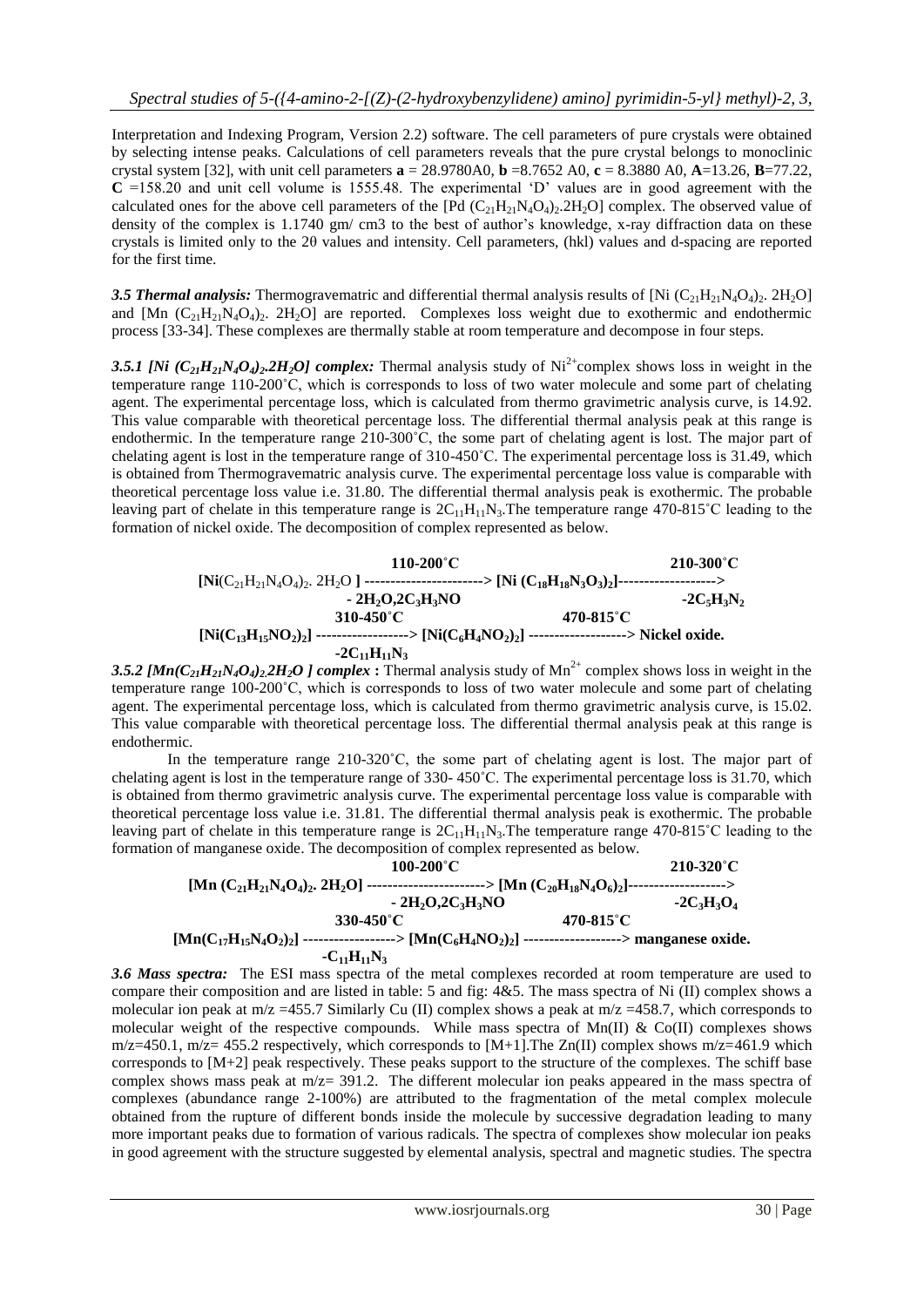of the complex shows characteristic molecular ion peak at their expected m/z values confirming their monomeric form [35-36].

*3.7 Anti-Microbial Activity:* Above synthesized schiff base and their complexes were screened against some bacteria by the filter paper disc method at various concentrations using nutrient agar as medium. Sterilized filter paper of 5 mm diameter were soaked in solutions of different concentrations of test samples and introduced on nutrient agar plates. These plates were incubated for 48 hours at 350C [37-39]. The schiff base and complexes were applied on a paper disc with the help of a micropipette. The discs were left in an incubator for 48 h at 37<sup>o</sup>C and then applied on the bacteria grown agar plates. The Schiff bases and metal complexes show good activity against bacteria. The antimicrobial results also indicate that the metal complexes are better antimicrobial agents as compared to the Schiff bases.



**Fig.1.Synthesis method of schiff base and 3D structure of Schiff Base**



**Fig. 2. Structure of**  $[Co (C_{21}H_{21}N_4O_4)_2.2H_2O]$  **complex.**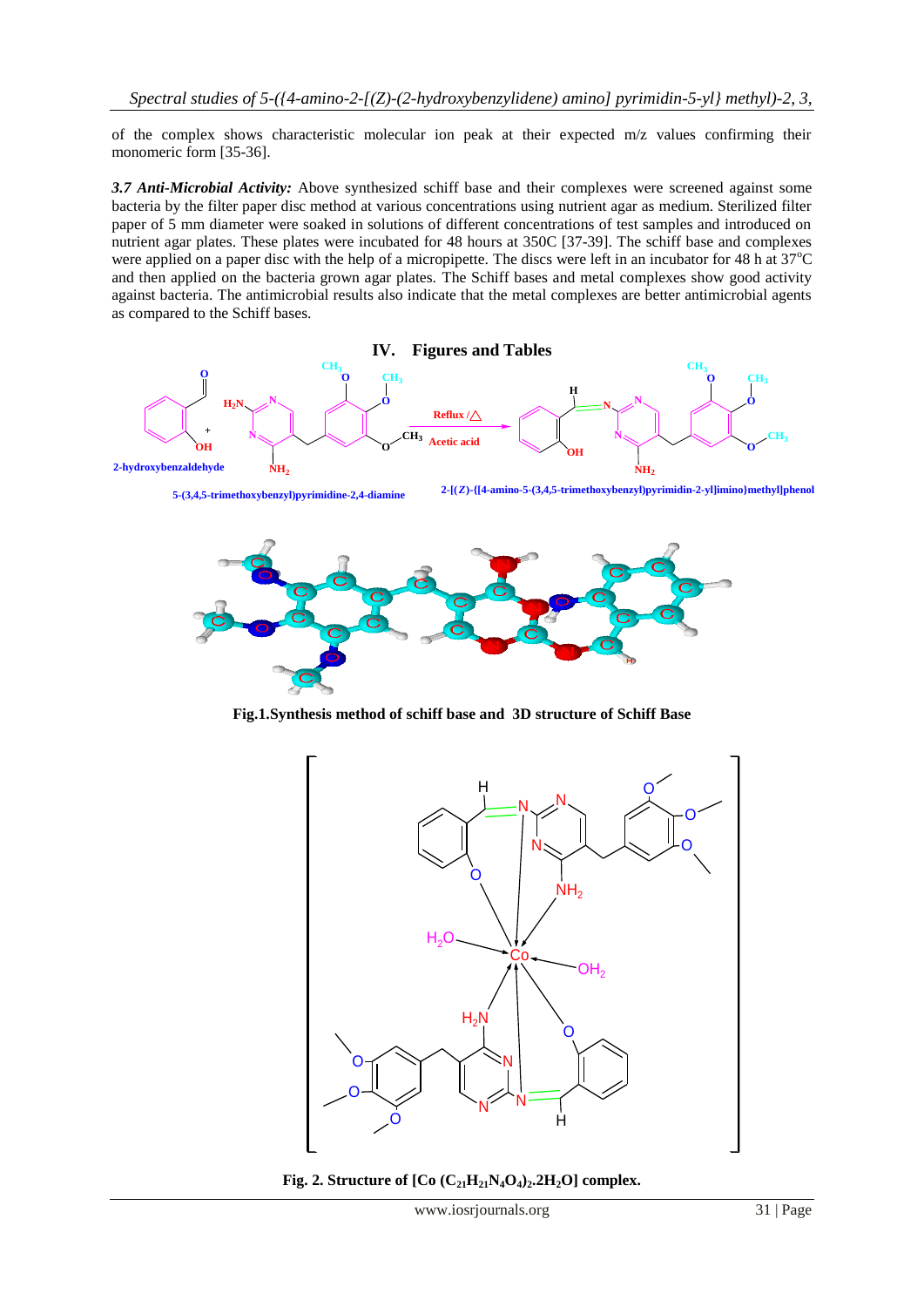| Spectral studies of $5-(4$ -amino-2- $[(Z)-(2-hydroxybenzylidene)$ amino] pyrimidin-5-yl} methyl)-2, 3, |  |  |  |
|---------------------------------------------------------------------------------------------------------|--|--|--|
|                                                                                                         |  |  |  |
|                                                                                                         |  |  |  |

| Schiff base /Complexes               | % yield | MP/DP $\rm{^{\circ}C}$ | $C\%$ | $N\%$ | $M\%$ | $BM.\mu$ eff |
|--------------------------------------|---------|------------------------|-------|-------|-------|--------------|
| $C_{21}H_{22}N_4O_4$                 | 88%     | 272-275                | 63.95 | 14.2  |       |              |
| [Mn $(C_{21}H_{21}N_4O_4)_2.2H_2O$ ] | 73%     | 235-238                | 56.13 | 12.47 | 12 13 | 5.52         |
| [Co $(C_{21}H_{21}N_4O_4)_2.2H_2O$ ] | 71%     | 225-227                | 55.63 | 12.36 | 13.01 | 4.42         |
| [Ni $(C_{21}H_{21}N_4O_4)_2.2H_2O$ ] | 74%     | 232-235                | 55.66 | 12.35 | 12.95 | 3.18         |
| [Cu $(C_{21}H_{21}N_4O_4)_2.2H_2O$ ] | 71%     | 221-224                | 55.07 | 12.23 | 13.88 | 1.92         |
| [Zn $(C_{21}H_{21}N_4O_4)_2.2H_2O$ ] | 78%     | 223-226                | 54.85 | 12.18 | 14.22 | dimag        |
| [Pd $(C_{21}H_{21}N_4O_4)_2.2H_2O$ ] | 72%     | 218-221                | 50.36 | 11.19 | 21.25 |              |
| $[Pt (C_{21}H_{21}N_4O_4)_2.2H_2O]$  | 77%     | 215-218                | 42.79 | 9.51  | 33.09 |              |

## **Table .1: Analytical data and Physical Data of Schiff Base and Its Complexes**

| Schiff base /Complexes               | $\mathfrak{v}$ C-OH | $\nu$ C=N | $\mathfrak{v}$ C-NH <sub>2</sub> | $vM-N$ | $vM-O$ | 2H <sub>2</sub> O |
|--------------------------------------|---------------------|-----------|----------------------------------|--------|--------|-------------------|
| $C_{21}H_{22}N_4O_4$                 | 3420                | 1690      | 3320                             |        |        |                   |
| [Mn $(C_{21}H_{21}N_4O_4)_2.2H_2O$ ] |                     | 1625      | 3204                             | 515    | 477    | 3435,3558         |
| [Co $(C_{21}H_{21}N_4O_4)_2.2H_2O$ ] |                     | 1630      | 3172                             | 518    | 465    | 3447, 3542        |
| [Ni $(C_{21}H_{21}N_4O_4)_2.2H_2O$ ] |                     | 1632      | 3188                             | 523    | 475    | 3428, 3530        |
| [Cu $(C_{21}H_{21}N_4O_4)_2.2H_2O$ ] |                     | 1628      | 3194                             | 530    | 480    | 3442, 3540        |
| $[Zn (C_{21}H_{21}N_4O_4)_2.2H_2O]$  |                     | 1638      | 3170                             | 505    | 470    | 3425, 3545        |
| $[Pd (C_{21}H_{21}N_4O_4)_2.2H_2O]$  |                     | 1620      | 3203                             | 512    | 466    | 3432, 3490        |
| $[Pt (C_{21}H_{21}N_4O_4)_2.2H_2O]$  |                     | 1640      | 3210                             | 518    | 460    | 3438, 3510        |

**Table 2 : Relevant IR Spectral Data Of The Schiff Base and Its Complexes in Cm-1**

| Complexes                            | Absorption bands cm <sup>-1</sup> | Assignments                                                                            | <b>Spectral Parameter</b>                                                      |
|--------------------------------------|-----------------------------------|----------------------------------------------------------------------------------------|--------------------------------------------------------------------------------|
| [Ni $(C_{21}H_{21}N_4O_4)_2.2H_2O$ ] | 26915<br>15245<br>11242           | $T_{1g}(P)$<br>$A_{2g}$<br>$^3A_{2g}$<br>$\Gamma_{1\sigma}(F)$<br>$A_{2g}$<br>$1_{2g}$ | $B=0.9754$<br>$\delta\%$ <sub>=1.2712</sub><br>$b^{1/2} = 0.0784$<br>$n=0.012$ |
| [Cu $(C_{21}H_{21}N_4O_4)_2.2H_2O$ ] | 15245<br>12735                    | $A_{2g}(P)$<br>$1_{2g}$                                                                | $\beta = 0.9658$<br>$\delta\%_{=1.7912}$<br>$b^{1/2}$ = 0.09245<br>$n=0.0176$  |



**Table .3: Electronic Spectra of Co(II) and Ni(II) Complexes With Parameters**

MiSCB 2 Cupler\_21 Jun 2010 - File: SCB 2 Cupler\_21 Jun 2010.raw - Type: 2TIvTh locked - Start: 3.000 °- End: 40.001 °- Step: 0.020 °- Step time: 38.3 s - Temp.: 25 ℃ (Room) - Time Started: 14 s - 2-Th **Fig;3, X-Ray Powder Data of [Pd (C21H21N4O4)2.2H2O]**

| Line No |        |        | d-spacing $A^o$ |        | <b>Indices</b> |          |       | 2 Theta Deg. |         | Diff. |
|---------|--------|--------|-----------------|--------|----------------|----------|-------|--------------|---------|-------|
|         | Obs.   | Calc.  | % Intensity     | h      | ĸ              |          | Obs.  | Calc.        |         |       |
| 1.      | 7.9922 | 8.1187 | 55.8            |        | $\Omega$       | 0        | 11.06 | 10.89        | .173    |       |
| 2.      | 5.8828 | 5.9093 | 8.0             | ◠      | $\theta$       | $\theta$ | 15.05 | 14.98        | .068    |       |
| 3.      | 4.6109 | 4.6068 | 100             | $-1$   | $\theta$       |          | 15.63 | 15.84        | $-.207$ |       |
| 4.      | 4.3066 | 4.3088 | 10.6            | ◠<br>∠ | $\Omega$       | 0        | 19.23 | 19.25        | $-.017$ |       |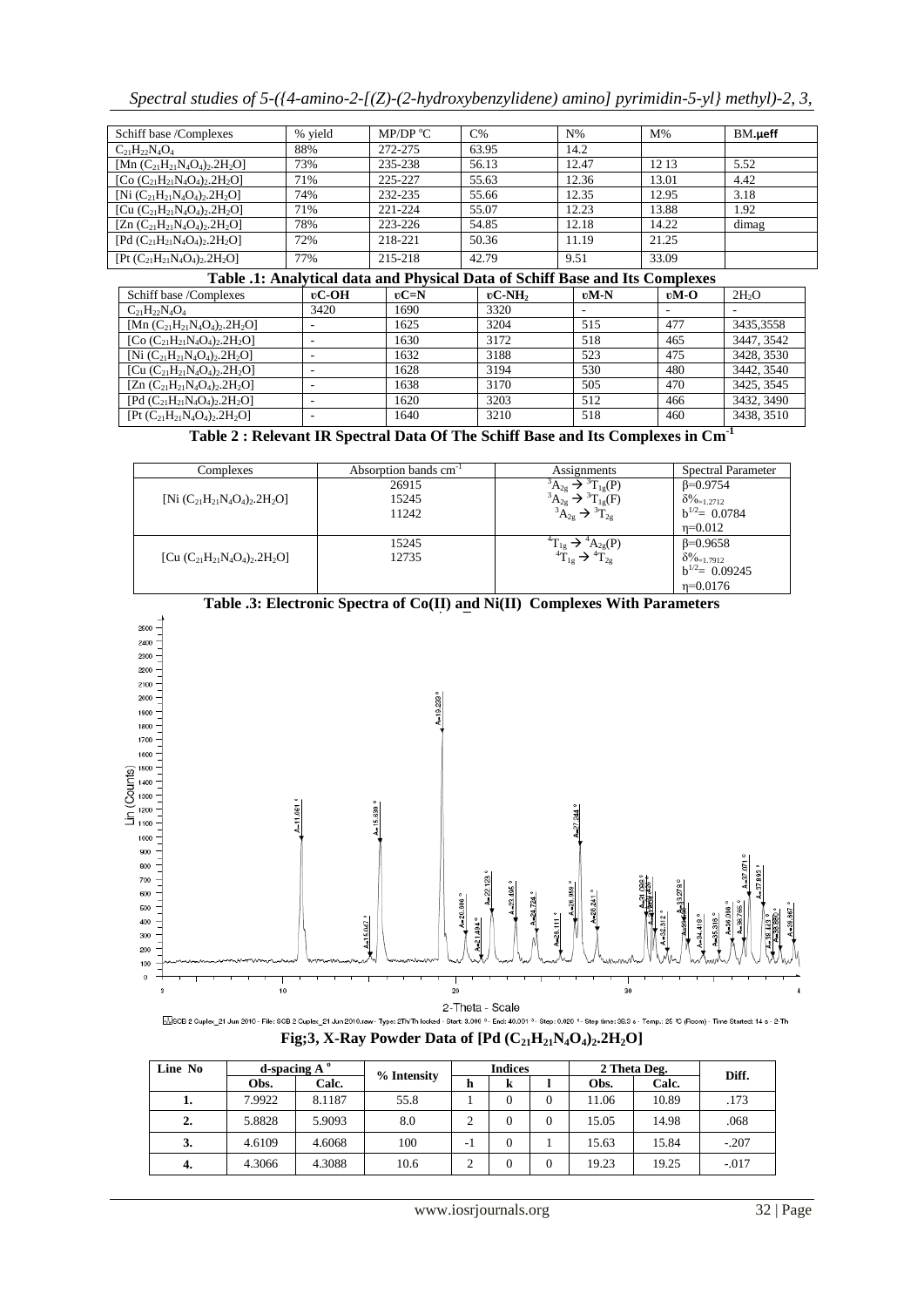| 5.  | 4.1307 | 4.1204 | 8.9  | $\overline{c}$ | 1              | $\Omega$       | 20.61 | 20.60 | .011     |
|-----|--------|--------|------|----------------|----------------|----------------|-------|-------|----------|
| 6.  | 4.0146 | 4.0594 | 26   | $-2$           | $\theta$       | 1              | 21.49 | 21.55 | $-0.054$ |
| 7.  | 3.7832 | 3.8049 | 22.2 | $-3$           | 1              | 1              | 22.12 | 21.88 | .247     |
| 8.  | 3.5979 | 3.5545 | 17.7 | 4              | $\mathbf{0}$   | $\overline{0}$ | 23.50 | 23.36 | .136     |
| 9.  | 3.4098 | 3.3794 | 21.8 | 1              | 1              | 1              | 24.72 | 25.03 | $-306$   |
| 10. | 3.3044 | 3.3460 | 53.6 | $\mathbf{0}$   | 1              | 1              | 26.11 | 26.35 | $-.239$  |
| 11. | 3.2705 | 3.2860 | 18.4 | 4              | 1              | $\Omega$       | 26.96 | 26.62 | $-154$   |
| 12. | 3.1573 | 3.1469 | 24.6 | $\mathbf{0}$   | $\overline{c}$ | $\mathbf{0}$   | 27.24 | 27.11 | .131     |
| 13. | 2.9677 | 2.9547 | 24   | 4              | $\Omega$       | $\Omega$       | 28.24 | 28.34 | $-.095$  |
| 14. | 2.8442 | 2.8509 | 9.7  | $-3$           | $\mathbf{0}$   | 2              | 30.09 | 30.22 | $-136$   |
| 15. | 2.7682 | 2.7777 | 22.5 | $-2$           | $\mathbf{0}$   | 2              | 31.43 | 31.35 | .076     |
| 16. | 2.6900 | 2.7062 | 13.3 | $\overline{0}$ | $\overline{c}$ | 1              | 32.31 | 32.20 | .114     |
| 17. | 2.6704 | 2.6754 | 8.5  | $-2$           | 1              | 2              | 33.28 | 33.07 | $-188$   |
| 18. | 2.6035 | 2.6121 | 8.8  | $\overline{4}$ | $\overline{c}$ | $\mathbf{0}$   | 33.53 | 33.47 | .064     |
| 19. | 2.5393 | 2.5402 | 10.5 | 5              | 1              | $\Omega$       | 34.42 | 34.30 | .117     |
| 20. | 2.4867 | 2.5005 | 13.6 | -6             | 1              | 1              | 36.09 | 35.88 | .205     |

**Table : 4, X-Ray Powder Data of**  $[{\bf P}d (C_{21}H_{21}N_4O_4)_2.2H_2O]$ 

| Schiff base /Complexes               | Expected m/z | Found m/z | Peak assigned |
|--------------------------------------|--------------|-----------|---------------|
| $C_{21}H_{22}N_4O_4$                 | 392.424      | 391.2     | М             |
| [Mn $(C_{21}H_{21}N_4O_4)_2.2H_2O$ ] | 449.362      | 450.1     | $M+1$         |
| [Co $(C_{21}H_{21}N_4O_4)_2.2H_2O$ ] | 453.357      | 455.2     | $M+2$         |
| [Ni $(C_{21}H_{21}N_4O_4)_2.2H_2O$ ] | 453.117      | 455.7     | $M+2$         |
| [Cu $(C_{21}H_{21}N_4O_4)_2.2H_2O$ ] | 457.97       | 458.7     | M             |
| [Zn $(C_{21}H_{21}N_4O_4)_2.2H_2O$ ] | 459.833      | 461.9     | $M+2$         |
| [Pd $(C_{21}H_{21}N_4O_4)_2.2H_2O$ ] | 500.844      | 502.5     | $M+2$         |
|                                      |              |           |               |
| $[Pt (C_{21}H_{21}N_4O_4)_2.2H_2O]$  | 589.502      | 591.1     | $M+1$         |
|                                      |              |           |               |

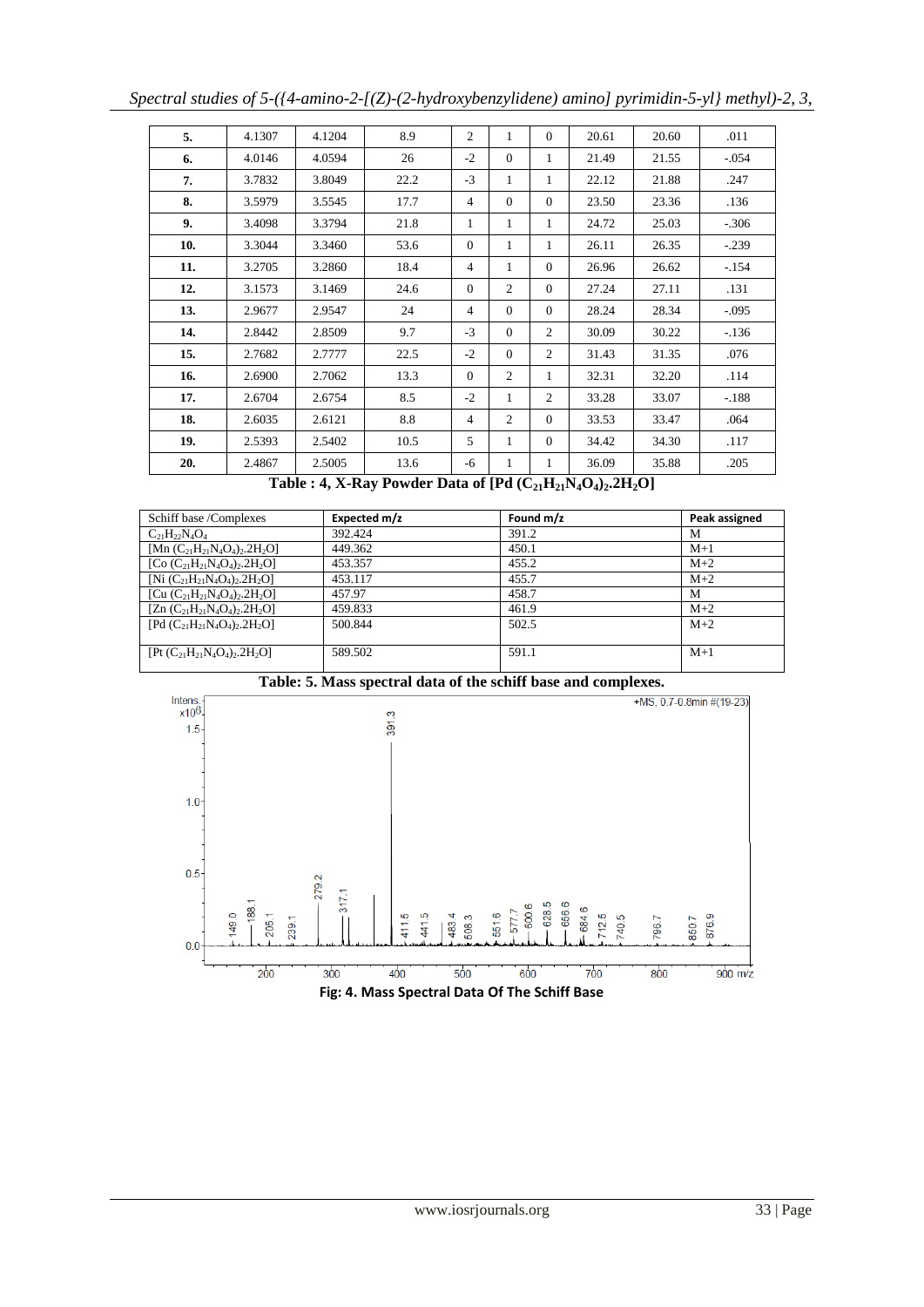

**Fig: 5. Mass Spectral Data of**  $[Pt (C_{21}H_{21}N_4O_4)_2.2H_2O]$ **Complex** 

| Schiff base /Complexes               | E.Coli | S.Aureus | A.Nigar        | F.Oxysporum |
|--------------------------------------|--------|----------|----------------|-------------|
| $C_{21}H_{22}N_4O_4$                 |        | 10       |                | 16          |
| [Mn $(C_{21}H_{21}N_4O_4)_2.2H_2O$ ] | 12     | 14       |                | 25          |
| [Co $(C_{21}H_{21}N_4O_4)_2.2H_2O$ ] | 11     | 15       | 15             | 22          |
| [Ni $(C_{21}H_{21}N_4O_4)_2.2H_2O$ ] | 13     | 14       | 18             | 27          |
| [Cu $(C_{21}H_{21}N_4O_4)_2.2H_2O$ ] | 12     | 14       | 16             | 25          |
| [Zn $(C_{21}H_{21}N_4O_4)_2.2H_2O$ ] | 13     | 13       | 14             | 28          |
| [Pd $(C_{21}H_{21}N_4O_4)_2.2H_2O$ ] | 12     | 15       | $\overline{7}$ | 27          |
| $[Pt (C_{21}H_{21}N_4O_4)_2.2H_2O]$  | 11     | 15       |                | 25          |

**Table 6: For Antimicrobial Activity Of Schiff Base And Complexes**

## **IV. Conclusion:**

The schiff base and its metal complexes of  $MnCl_2$ ,  $CoCl_2$ ,  $NiCl_2$ ,  $CuCl_2$ ,  $ZnCl_2$ ,  $PdCl_2$  and  $PtCl_2$  have been structurally characterized. The analytical data show that the metal- ligand ratio of stochiometric in all these complexes is 1:2. Complexes are non-electrolytes in nature due to chloride ion are absent. The spectral data show that the ligand act as neutral and bidentate coordinating through oxygen atoms of hydroxyl group , nitrogen atom of the anilino and azomethane group and of the 5-({4-amino-2-[(*Z*)-(2-hydroxybenzylidene) amino] pyrimidin-5-yl}methyl)-2,3,4-trimethoxybenzenerespectively. Based on analytical, molar conductance, magnetic and spectral data all these complexes are octahedral geometry with coordination number eight. The antimicrobial results also indicate that, the metal complexes are better antimicrobial agents as compared to the Schiff bases. We are proposed the following probable structure of the complex  $[M(C<sub>21</sub>H<sub>21</sub>N<sub>4</sub>O<sub>4</sub>)$ , 2H<sub>2</sub>Ol.

#### **Acknowledgement:**

Authors are thankful UGC, IPCA laboratories and TIFR providing necessary instrumental research facilities. Authors are also thankful for providing cooperation, help and moral support Mayuri, Vishant and Lalita.

#### **References:**

- [1] A. Mishra and P. Gupta, Effect Of Chelation On Therapeutic Potential Of Drugs, Synthesis, Structure, Antimicrobial And Insecticidal Activity Of 3d-Metal Complexes Involving Schiff-Bases. J. Chem. Pharm. Res., 3(2), 2011, 150-161.
- [2] N.Farrel, B.James and R.Ugo, Transition Metal Complexes As Drugs and Chemotherapeutic Agents, 11<sup>th</sup> Ed., Reidel Kluwer, Academic Press, Dordrecht, 1989.
- [3] P. Ossowicz , E. Janus , G. Schroeder and Z. Rozwadowski , Spectroscopic Studies Of Amino Acid Ionic Liquid-Supported Schiff Bases, Molecules. 18,2013,4986-5004.
- [4] Y. De-Fei, C. Hong-Bo, H. Xiao-Lian, L.Hai-Ning and P. Mei-Li, Synthesis And Properties Of Novel Photochromic Dyads Based On Spiropyrans And Schiff Base [Chemical, Journal Of Chinese Universities.](http://www.cjcu.jlu.edu.cn/) 32(10) [,2011,](http://www.cjcu.jlu.edu.cn/EN/article/showTenYearVolumnDetail.do?nian=2011) 2301-2305.
- [5] G.El-Sayed, H. Dessouki and S. Ibrahiem, Removal Of Zn(Ii), Cd(Ii) And Mn(Ii) From Aqueous Solutions By Adsorption On Maize Stalks. Malaysian Journal Of Analytical Sciences, 15(1), 2011, 8–21.
- [6] G. Mohamed, M. Omar and A. Hindy, Metal Complexes Of Schiff Bases: Preparation, Characterization and Biological Activity.Turk J Chem ,30, 2006, 361 – 382.
- [7] S.Ghazy, M.Kabil, A.Shallaby and N.Ammar, Flotation-Separation Of The Pollutant Species Of Chromium, Cadmium and Lead From Aqueous Solutions And Natural Waters. Indian Journal Of Chemical Technology. 8, 2007,211-218.